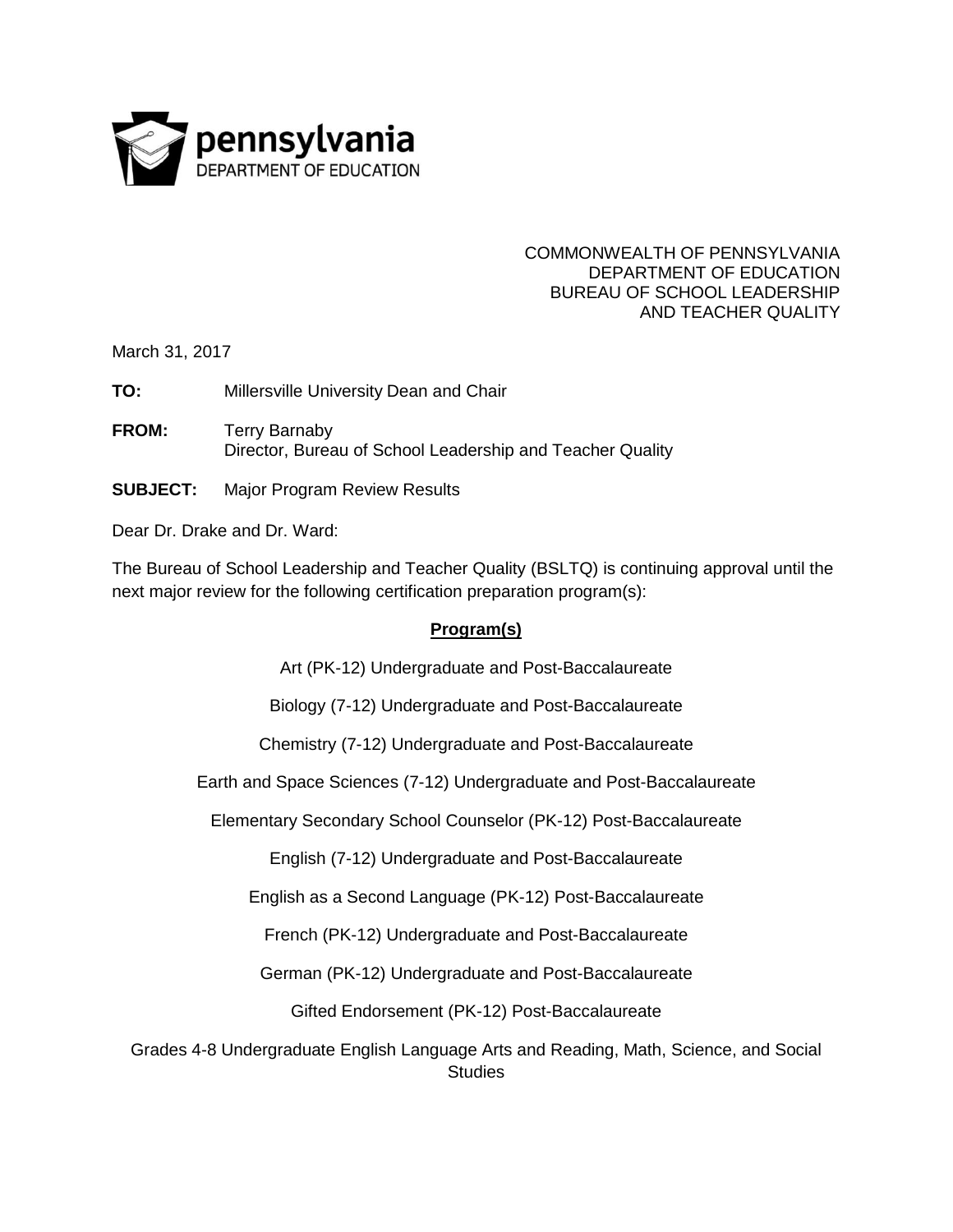Grades PK-4 Undergraduate

Mathematics (7-12) Undergraduate and Post-Baccalaureate

Music (PK-12) Undergraduate and Post-Baccalaureate

Online Instruction Program Endorsement (PK-12) Post-Baccalaureate

Physics (7-12) Undergraduate and Post-Baccalaureate

Principal (PK-12) Post-Baccalaureate

Reading Specialist (PK-12) Post-Baccalaureate

School Nurse (PK-12) Post-Baccalaureate

School Psychologist (PK-12) Post-Baccalaureate

Science Technology Engineering Mathematics (STEM) Endorsement (PK-12) Undergraduate and Post-Baccalaureate

Social Studies (7-12) Undergraduate and Post-Baccalaureate

Spanish (PK-12) Undergraduate and Post-Baccalaureate

Special Education (7-12) Undergraduate and Post-Baccalaureate

Special Education (PK-8) Undergraduate and Post-Baccalaureate

Supervisor Art (PK-12) Post-Baccalaureate

Supervisor Communications (PK-12) Post-Baccalaureate

Supervisor Curriculum Instruction (PK-12) Post-Baccalaureate

Supervisor Early Childhood (PK-12) Post-Baccalaureate

Supervisor Elementary Education (Prek-12) Post-Baccalaureate

Supervisor Foreign Languages (PK-12) Post-Baccalaureate

Supervisor Industrial Arts Technology Ed (Prek-12) Post-Baccalaureate

Supervisor Mathematics (PK-12) Post-Baccalaureate

Supervisor Music (PK-12) Post-Baccalaureate

Supervisor Reading (PK-12) Post-Baccalaureate

Supervisor School Guidance Service (PK-12) Post-Baccalaureate

Supervisor School Health Service (PK-12) Post-Baccalaureate